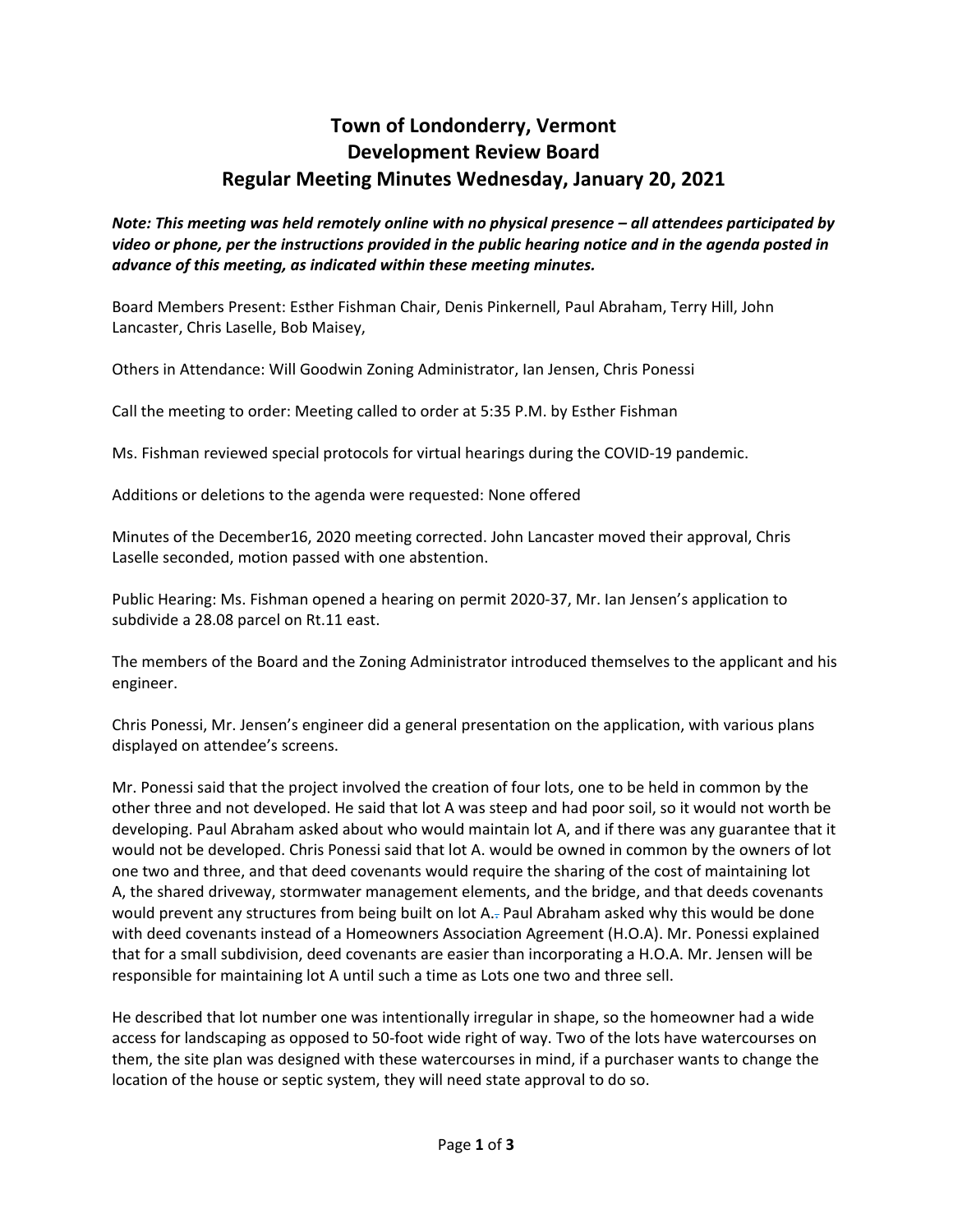The applicant said the access to Rt.11 had previously been approved by the State and the Town of Londonderry, but it was upgraded by the State to be access to three lots for this application. Construction of the road to the lots did not require a Town zoning permit. It was built following State standards for erosion control found in the Vt. Low Risk Site Plan Handbook, and the erosion control measures were inspected by the State. Before construction of any starts, the State will require that any new excavation follows state erosion control regulations

In order to protect the brook at the south end of the property, the road is crowned and ditched, and the ditches feed level spreaders which slow the stormwater down before it enters a vegetative buffer, and eventually the brook. The project does not have enough impervious surfaces to require a stormwater management plan be filed with the state, but any homeowner who puts the development over the threshold will be required to get a Stormwater Management Permit.

Several Board members asked questions about the steepness and the width of the driveway. Mr. Ponessi said that the maximum grade on the road is 12%, which is better than the state mandated maximum of 14%. The width of the road is 16' which is greater than the State mandated 12'. The road goes over the top of the plateau, to make getting up the hill easier, and helps prevent erosion. There is a pull off part way up the steep section of the driveway to facilitate twoway traffic. At the top of the driveway is an 80' turn around. There is one culvert already in place, the driveways may require more when they are built. The bridge is designed to support 100,000 pounds, which is enough for tri axle dump-trucks and concrete trucks. The bridge was inspected by the Londonderry Fire Chief. There was some discussion of the lack of guard rails on the bridge, but Will Goodwin reported that he had spoken to the Londonderry Fire Chief who said that the bridge was adequate, and a supervisor at Vtrans who said that there was no State standard for private bridges beyond the approval of the town Fire Chief.

Paul Abraham had made a recent site visit, and found the road was steep in a few sections but not unreasonably so. He said that there was an adequate turn around at the top of the shared driveway for multiple emergency vehicles.

Ian Jenson said that the bridge was designed to be above most floods in cooperation with the D.E.C Rivers Program. Bob Abraham asked about flooding, and Mr. Jensen that there was no major flood damage from super storm Irene, and since the water has never come near the bottom of the bridge since.

John Lancaster asked whether any wells had been drilled. Mr. Ponessi explained that no testing of potable water sources is required by the state when creating small subdivisions.

Esther Fishman asked how much was cleared, Mr. Jensen said all the house sites and an area around the turnaround were cleared, but most of the high land was still wooded.

Esther Fishman asked whether the house sites and septic designs met Town setback requirements. Mr. Jensen said that the septic systems for some of the lots were within the setbacks of adjoining lots, but that is allowed by the state in subdivisions.

Dennis Pinkernell moved that the permit be approved with the conditions that no structures would be allowed on lot A, deed covenants will be written about the plowing and sanding of the shared driveway, maintenance of the turn-around, road crown, road ditches, level